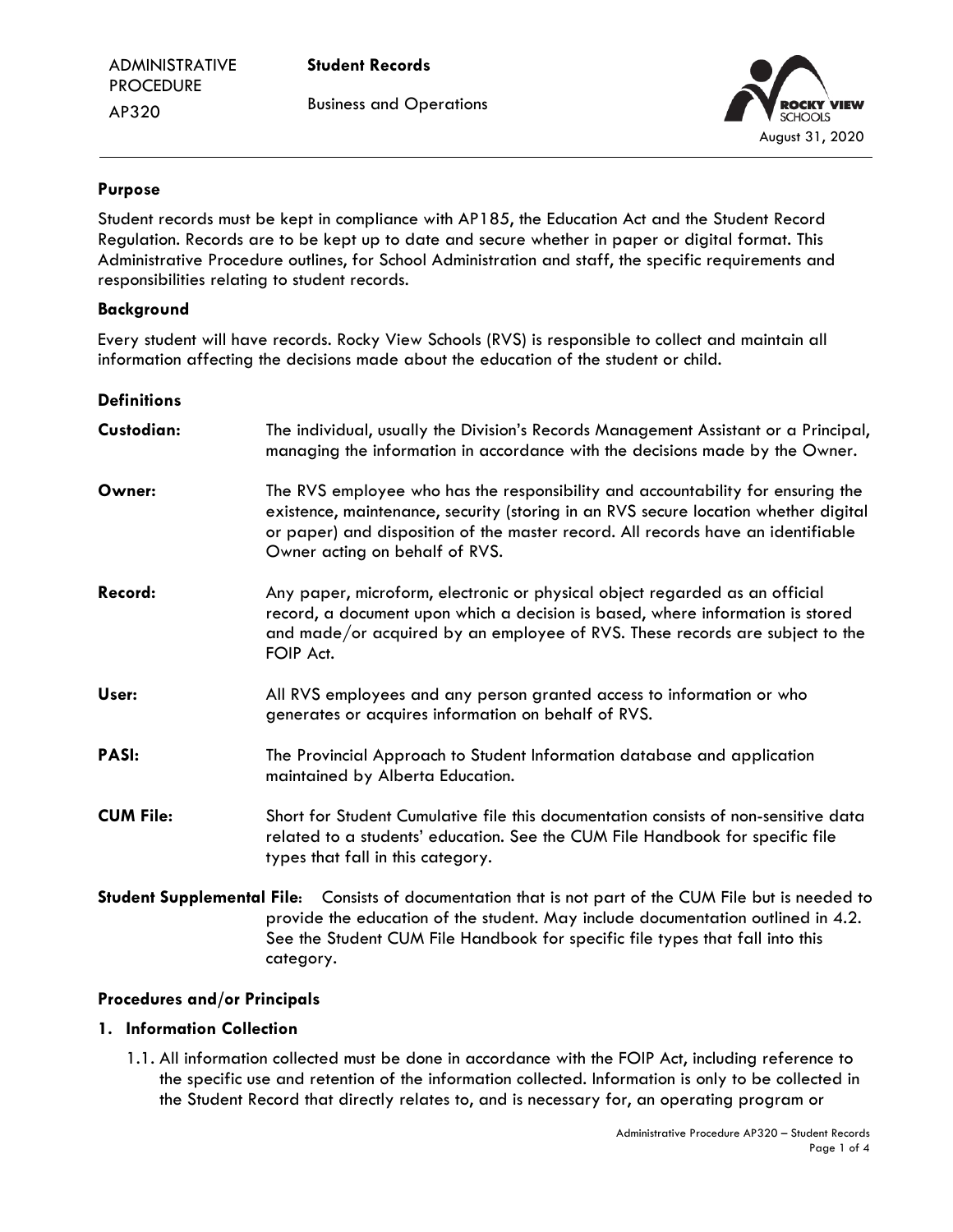

activity of the School Division. Reference AP182 and the FOIP act for specific collection requirements (including notice outlining the purpose of collection).

### **2. Record Maintenance**

- 2.1. The Associate Superintendent of Learning Services or designate is responsible for quality assurance and consistency in divisional management of student records.
- 2.2. The Principal, as the Custodian, shall ensure that the student record is compiled, handled and retained in accordance with the above legislation and division procedures and processes.
- 2.3. It is the responsibility of the Principal to ensure staff are aware of all requirements.
- 2.4. The Principal, or designate, shall ensure that information contained within a students' record is updated annually.
- 2.5. A student record *must contain all information affecting the decisions made about the education of the student* that is collected or under the maintenance of Rocky View Schools and as outlined in the Student Record Regulation, section 2(1).
	- 2.5.1. Notwithstanding, the Superintendent/designate may exclude from a student record a test instrument or any part of it, but where there is an appeal before the Board in respect of a test, a test result or an evaluation of a student in respect of a test or a test result, the persons referred to in section 42(4) of the Act may review a test instrument as if it were part of the student record.

# **3. Confidentiality and Access Allowances**

- 3.1. All information in the student records shall be treated as confidential except where disclosure is permitted under the Education Act, Student Record Regulation, FOIP or Privacy Legislation.
- 3.2. AP180 outlines the process for requesting and providing access to a student record. Parents/Guardians must also complete an official request for access and/or copies of records as outlined in AP180. This is to protect both the student and the Division.
- 3.3. Division employees are only to be granted access to the student records needed and as outlined within their job description. Personal Information Banks (PIB's) are to be updated to reflect who has access to specific information banks (see AP182 for additional information on PIB's).

# **4. Appeal or Exception Administration**

- 4.1. Under section 42(4) of the Education Act, an individual may appeal to the Board a decision of an employee respecting access to or accuracy or completeness of the student record within a reasonable time from the date that the parent/guardian or student was informed of the decision.
- 4.2. The Superintendent/designate may include in a students' record any information referred to below, if, in the Superintendent's opinion, the information would clearly be injurious to the student if disclosed but where inclusion of the information in the student record would, in the Superintendent's opinion, be (a) In the public interest; or (b) necessary to ensure the safety of students and staff.
	- 4.2.1. Notes and observations prepared by and for the exclusive use of a teacher, teacher's assistant, counsellor or Principal, and that are not used in program placement decisions;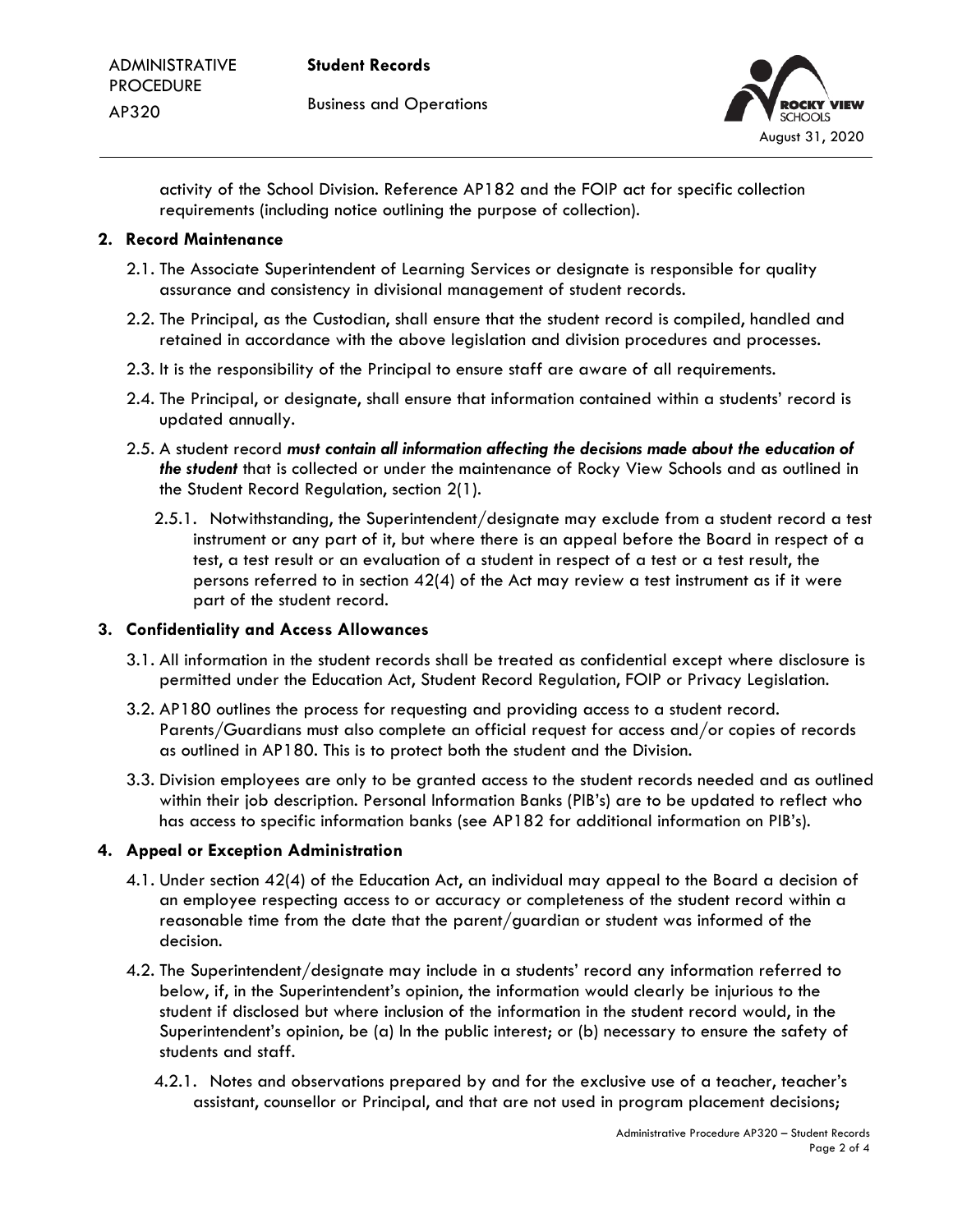

- 4.2.2. A report or an investigation record relating to the student under the *Child, Youth and Family Enhancement Act;* or
- 4.2.3. Counselling records relating to the student that is, or may be personal, sensitive or embarrassing to the student, unless section 8 applies; or
- 4.2.4. Any information that identifies a student as a young person as defined in the *Youth Criminal Justice Act* and all information relating to that student in that capacity.

### **5. File Retention, Transfer and Destruction Procedures**

- 5.1. Student records will be retained and destroyed as outlined in Administrative Procedure AP185 for records retention.
- 5.2. Student records consist of two parts: the CUM File, and Supplemental student records.
- 5.3. All student records to be transferred within the province are to be requested and transferred electronically through PASI. All requests for student files from outside the province are to be completed by the requesting party through Alberta Student Link or MyPass (for students and their parents/guardians).
- 5.4. Transitory Student records (includes duplicates, printed copies or non-retained documents) are to be disposed of in accordance with AP185. Only the master copy is to be retained.
- 5.5. Papers containing personal information, or digital documents, must be disposed of to ensure to the best of their ability that a breach of personal information does not occur (AP182).

# *Date Issued: August 2017*

#### *Version: II*

# *References*

- i. External Legislation:
	- [Education Act](https://www.qp.alberta.ca/documents/Acts/e00p3.pdf)
	- [Student Record Regulation](https://www.qp.alberta.ca/documents/Regs/2019_097.pdf) 97/2019
	- Child, Youth and Family Enhancement Act
	- Freedom of Information and Protection of Privacy Act
	- Public Health Act
	- Social Development Act
	- Vital Statistics Act
	- Youth Justice Act
	- Section 23 Canadian Charter of Rights and Freedoms
	- Youth Criminal Justice Act
- ii. RVS Policies and Procedures:
	- AP180 FOIP Requests for Access to Information or Correction of Personal Information
	- AP182 Protection of Privacy
	- AP185 Records Management